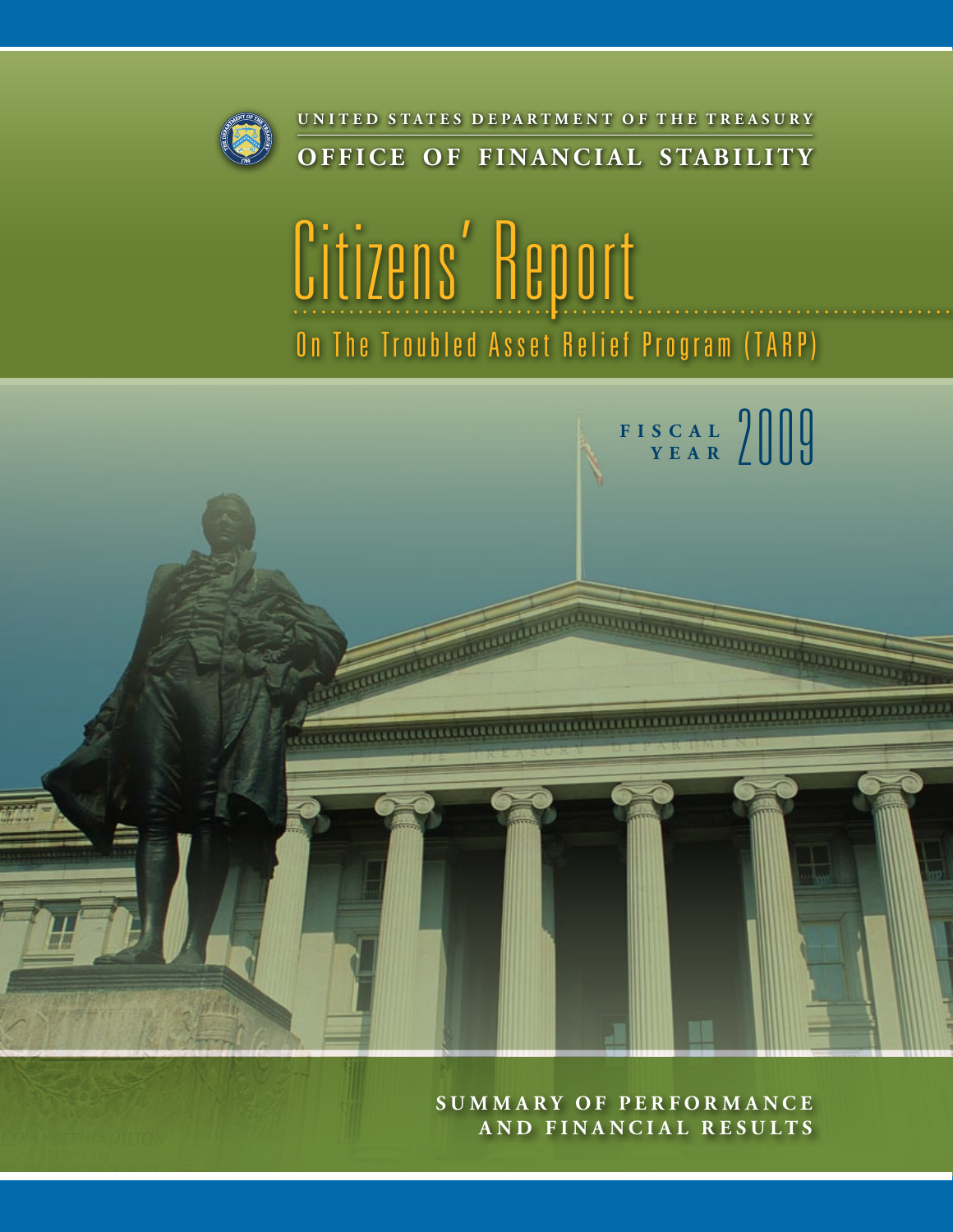## Table of Contents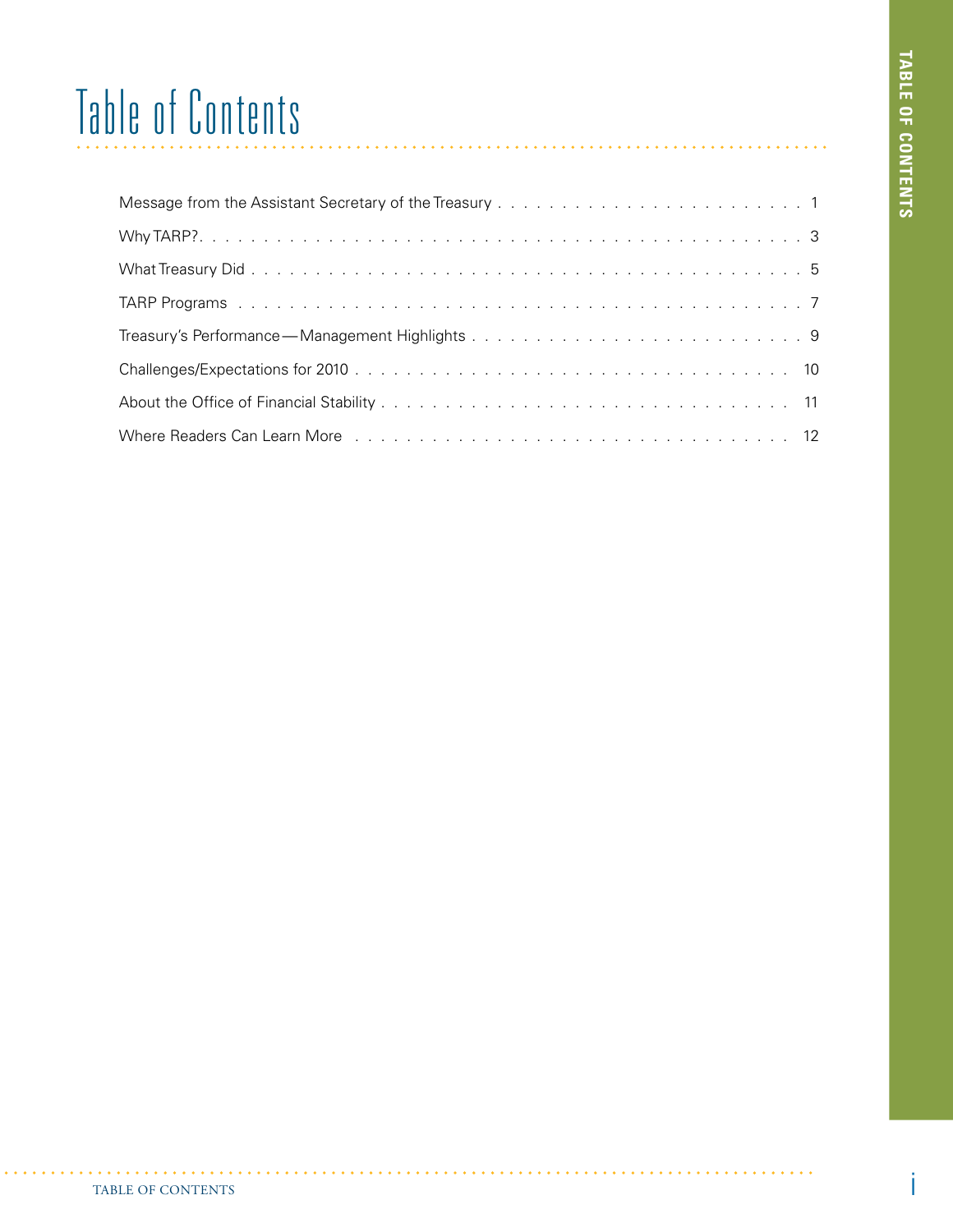## Message from the Assistant Secretary



This report summarizes the activities of the Troubled Asset Relief Program (TARP), which was established under the Emergency Economic Stabilization Act of 2008 as amended (EESA), in October 2008. It also presents valuations of TARP investments as of September 30, 2009.

The purpose of TARP was to restore the liquidity and stability of the financial system. While it will never be known for certain what would have happened without TARP, there is broad agreement today that because of TARP and other governmental actions, the United States averted a potentially catastrophic failure of the financial system. Such a failure would have resulted in an economic downturn far worse than was actually experienced.

The actions taken under EESA have been one of the principal reasons for the improvements we have seen in the economy over the last several months. These actions have met their goals; we are unwinding them. All of this is happening faster than we anticipated. As of February 15, 2010, \$170 billion of the \$240 billion invested in the banking system under TARP has been repaid. Private capital is replacing public capital in our financial institutions. The taxpayers have received \$17.2 billion in income as of December 31, 2009 on TARP investments in the form of dividends, interest, and the proceeds of warrant sales, and more will be realized in the future.

While EESA provided the Secretary of the Treasury with the authority to purchase or guarantee \$700 billion in troubled assets, Treasury expects to spend less than \$550 billion of that authority. Most of this will be in the form of investments that we expect will ultimately be repaid. As a result of improved financial conditions and careful stewardship of the program, losses on TARP investments are likely to be significantly lower than previously expected. And if the Administration's proposed Financial Crisis Responsibility Fee is adopted by Congress, the American taxpayer will not pay one cent of the cost of TARP.

Despite this progress, significant challenges remain. Too many American families, homeowners, and small businesses still face severe financial pressure. Although the economy is recovering, foreclosures are increasing, and unemployment is unacceptably high. Businesses are still cautious given uncertainty about the strength of the recovery, and many small businesses face very difficult credit conditions. Further, the recovery of our financial system remains incomplete. Near-term shocks to that system could undermine the economic recovery we have seen to date.

For these reasons, our exit strategy for TARP balances the mandate of EESA to address these challenges with the need to exercise fiscal discipline and reduce the burden on current and future taxpayers. There are four broad elements to our strategy. First, we will continue terminating and winding down many of the government programs put in place during the crisis. Second, we will limit new commitments in 2010 to two areas:

- • Continue to mitigate foreclosures for responsible American homeowners as we take the steps necessary to stabilize our housing market;
- Provide capital to small and community banks in order to facilitate small business lending.

Third, beyond these limited new commitments, we will not use remaining EESA funds unless necessary to respond to an immediate and substantial threat to the economy stemming from financial instability.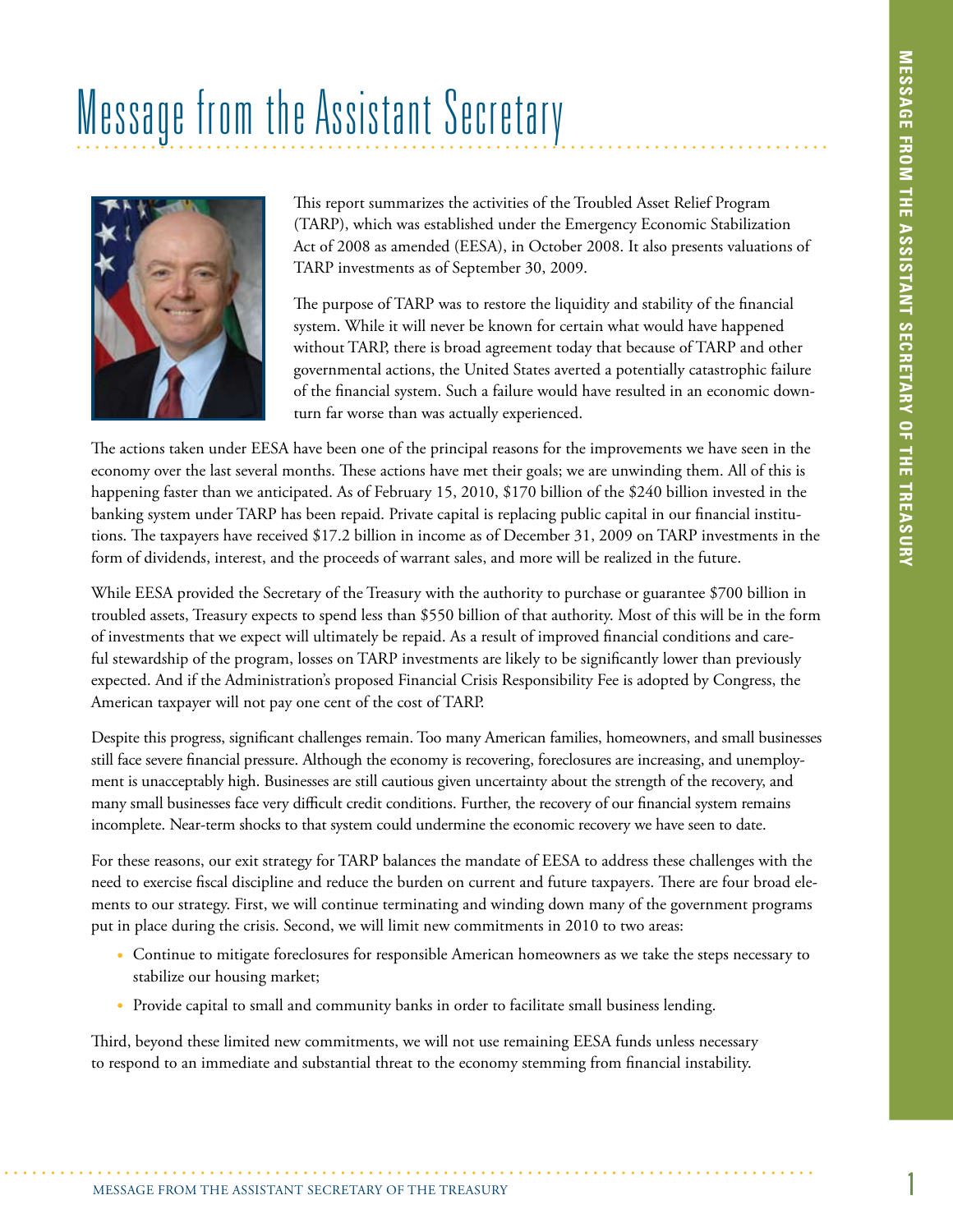Finally, Treasury will continue to manage our investments in a commercial manner and in a way that ensures accountability, transparency, and oversight, and seek to dispose of them as soon as practicable.

Treasury is also committed to keeping taxpayers informed of TARP's actions, results, investments and costs through frequent and timely public reports, close communication with oversight bodies, public responses to oversight reports, and direct outreach to taxpayers through its websites: *FinancialStability.gov* and *MakingHomeAffordable.gov*.

While TARP was necessary, it has put the federal government in the undesirable position of owning sizeable investments in private sector companies. Treasury has already begun selling warrants it has acquired and, as economic and market conditions continue to improve, it will sell other investments as quickly as practicable, in a timely and orderly manner consistent with the duty to promote financial stability and protect taxpayers' interests.

Sincerely,

Gerberth, allenter

Herbert M. Allison Jr. Assistant Secretary Office of Financial Stability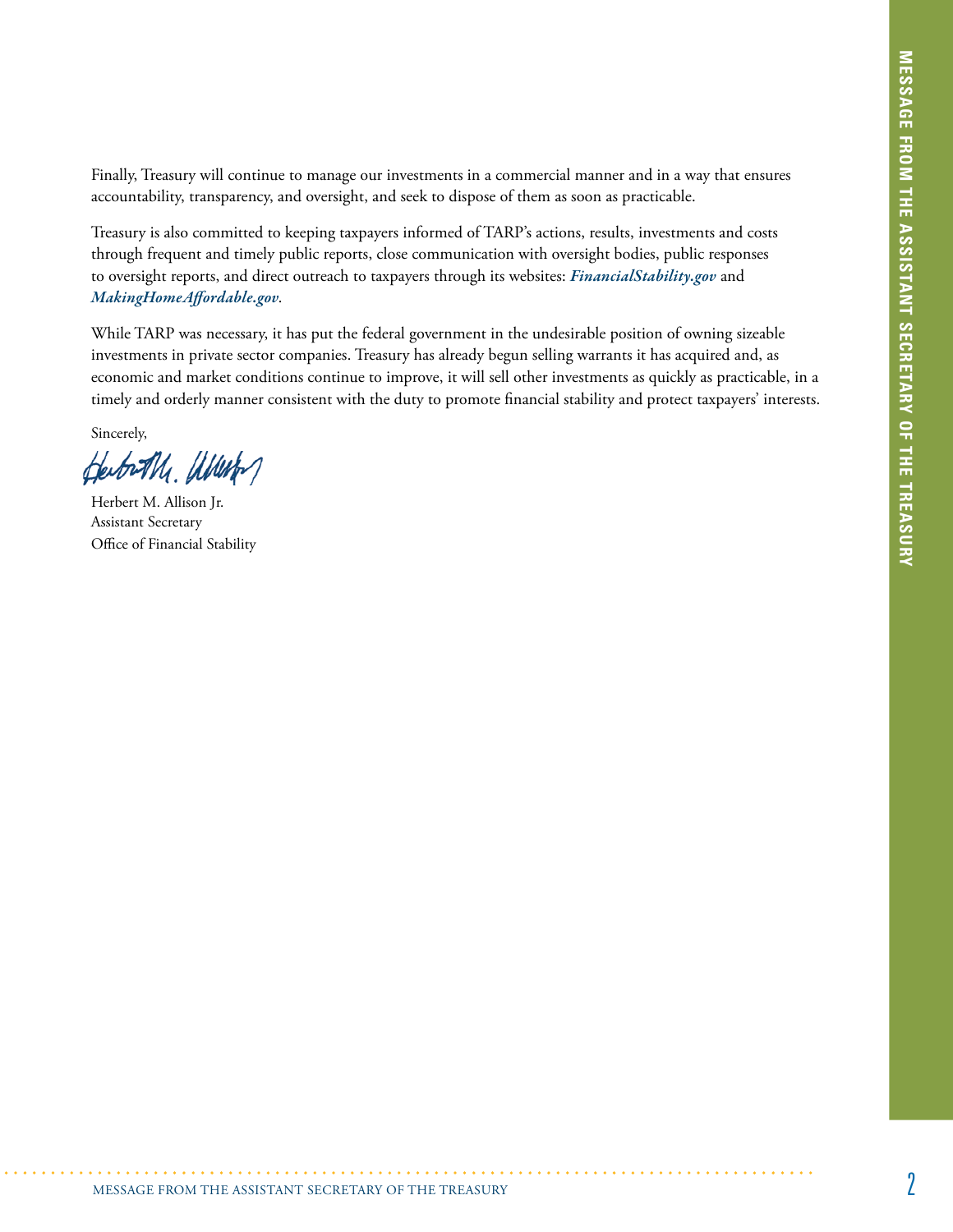#### **Mission & Strategic Goals**

EESA was enacted on October 3, 2008, in response to the severe financial crisis facing our country. EESA established the Office of Financial Stability (OFS) within the Office of Domestic Finance of The Department of the Treasury to implement TARP. Treasury established the following goals for the TARP and developed a number of programs to stabilize our financial system and the housing market:

| <b>STRATEGIC GOALS</b>                                                           | <b>TREASURY ACTIONS</b>                                                                                                                                                                                                                                                                                                                                                                                                  |
|----------------------------------------------------------------------------------|--------------------------------------------------------------------------------------------------------------------------------------------------------------------------------------------------------------------------------------------------------------------------------------------------------------------------------------------------------------------------------------------------------------------------|
| Goal 1: Ensure the overall<br>stability and liquidity of<br>the financial system |                                                                                                                                                                                                                                                                                                                                                                                                                          |
| a. Make capital available<br>to viable institutions                              | Treasury provided capital infusions directly to banks and thrifts deemed viable by their regulators (Capital<br>Purchase Program).                                                                                                                                                                                                                                                                                       |
| b. Provide targeted<br>assistance as needed                                      | Treasury provided direct aid to certain institutions in order to mitigate the potential risks to the financial system<br>and the economy as a whole from the difficulties facing these firms (Targeted Investment Program, Asset<br>Guarantee Program, AIG Investment Program, Automotive Industry Financing Program).                                                                                                   |
| c. Increase liquidity and<br>volume in securitization<br>markets                 | Treasury developed programs to revitalize asset-backed securities markets critical to restoring the flow of credit<br>to consumers and small businesses (Term Asset-Backed Securities Loan Facility, Public-Private Investment<br>Program).                                                                                                                                                                              |
| Goal 2: Prevent avoidable<br>foreclosures and help<br>preserve homeownership     | Treasury created a mortgage modification program that provides incentives to mortgage servicers, investors,<br>and homeowners to work together to reduce eligible homeowners' monthly payments to affordable levels based<br>on the homeowners' current income (Home Affordable Modification Program).                                                                                                                   |
| <b>Goal 3: Protect taxpayer interests</b>                                        | Treasury manages TARP investments to minimize costs to taxpayers and receives income on its holdings of<br>preferred equity and other TARP investments in the form of interest, dividends, and fees. Treasury also takes<br>steps to ensure that TARP recipients comply with all TARP-related statutory or contractual obligations such as<br>executive compensation requirements and restrictions on dividend payments. |
| Goal 4: Promote transparency                                                     | Treasury provides a variety of regular reports to the Congress and the public, including transaction reports,<br>monthly reports with detailed information on TARP programs, dividends and interest reports, mortgage<br>modification data, and monthly lending reports detailing the lending activity of participants in the Capital<br>Purchase Program.                                                               |

#### **Background of the Financial Crisis**

The financial crisis began to surface in August 2007. Over the preceding two decades, the financial system had grown rapidly in an environment of economic growth and stability. Ample credit and accommodative monetary policy around the world fueled an unsustainable housing boom in the first half of the last decade. When the housing market inevitably turned down, starting in early 2006, the pace of mortgage defaults accelerated at an unprecedented rate. By mid-2007, rising mortgage defaults were undermining the performance of many investments held by major financial institutions.

Over the summer of 2007 and into 2008, the crisis gradually increased in intensity and momentum. Stresses in U.S. financial markets increased as the performance of subprime mortgages deteriorated significantly, and losses on related securities began to climb. With the extent and distribution of losses quite uncertain, concerns arose about the financial condition of banks and other financial institutions. Several major institutions, including Countrywide Financial, Bear Stearns, and IndyMac collapsed; and Fannie Mae and Freddie Mac, the largest players in the mortgage market, came under severe stress.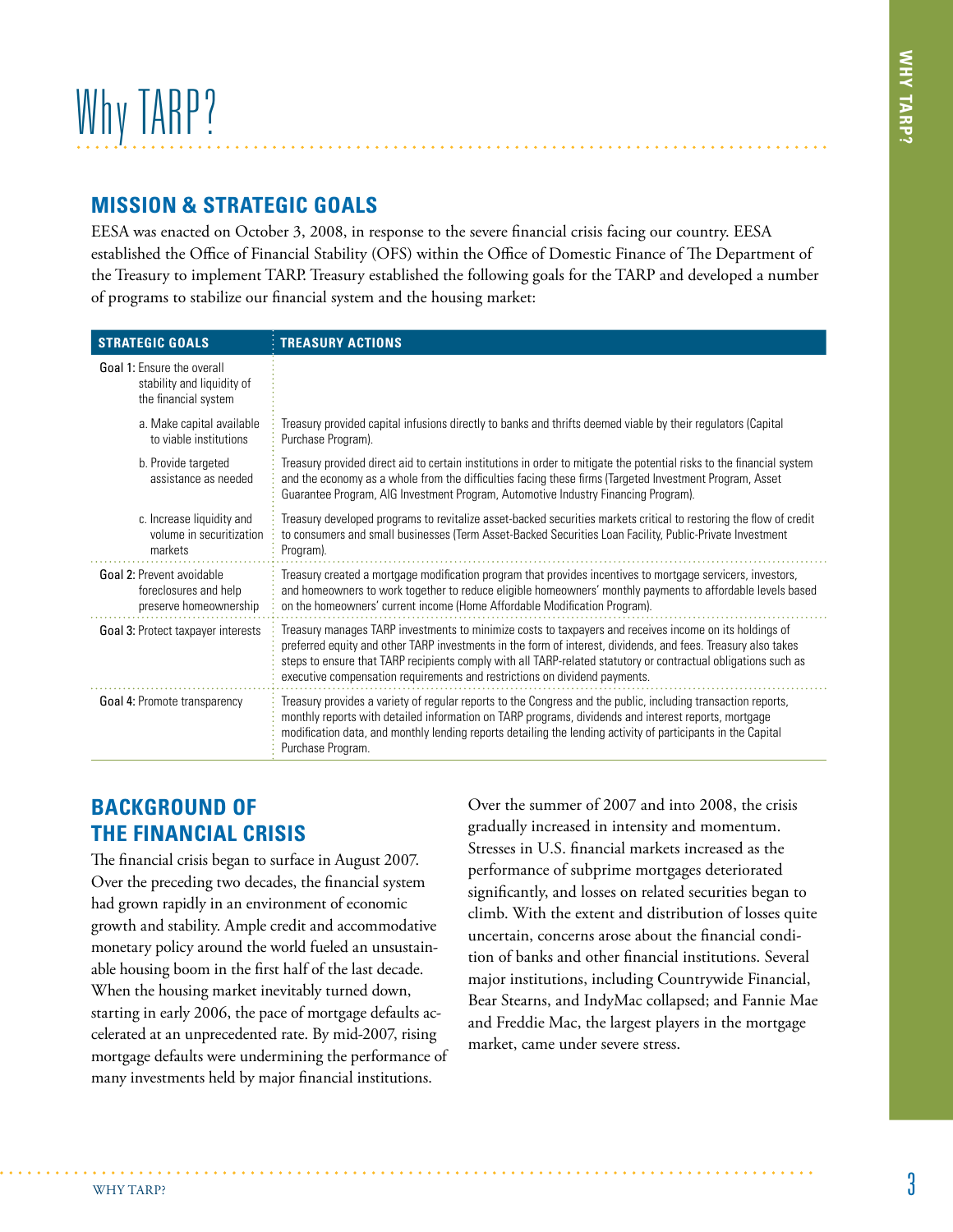#### **The Crisis Intensifies**

In September 2008, a series of events caused the crisis to escalate. The Federal Housing Finance Agency placed Fannie Mae and Freddie Mac into conservatorship, using authority and funding provided in July 2008 by the Housing and Economic Recovery Act of 2008. Goldman Sachs and Morgan Stanley faced significant liquidity pressures and both became bank holding companies in September 2008.

On September 15, Lehman Brothers filed for bankruptcy protection. What followed was not just trouble for banks, but also a broad scramble for liquidity that affected most money and credit markets. Some money market mutual funds, marketed as very safe investments, had begun trading at a discount. The run on these funds, in turn, severely disrupted the commercial paper market, which was a vital source of funding for many brick and mortar businesses. American International Group, Inc. (AIG), a global insurance company, also experienced severe liquidity pressures, necessitating assistance from the Federal Reserve, with the concurrence of Treasury, on September 16, 2008. These pressures spilled over to virtually all credit markets. Markets for instruments backed by consumer loans, such as auto loans, credit card receivables, and home-equity lines of credit, collapsed. In response, banks tightened standards and sharply curtailed the issuance of new loans.

In the fall of 2008, for the first time in 80 years, the collapse of the U.S. financial system was a real possibility. Peoples' trust and confidence in the stability of major institutions and the capacity of the government to contain the damage was vanishing.

In the wake of the bankruptcy of Lehman Brothers and the near failure of AIG, spreads on interbank borrowing jumped to a record high as banks sought to safeguard their own liquidity and interbank lending contracted sharply. In light of the weakening economy, banks continued to tighten their credit terms and standards on loans to their customers. The availability of credit shrank and economic activity declined. In the corporate bond market, borrowing costs increased dramatically and the spread of corporate yields to comparable maturity Treasury yields rose, reflecting

financial market stresses and a weakening economic outlook. Stock price indexes fell sharply, nearly 15 percent in early October 2008, leaving them down about 40 percent from the beginning of 2008.

By January 2009, the nation was in a deep recession. The economy was contracting at an annual rate of about six percent. The financial system was on the verge of collapse. Housing prices continued to fall rapidly. Credit was frozen. Because of the economy's dependence on the flow of credit, serious strains on credit providers resulted in disproportionately large costs on the broader economy in terms of production and employment.

#### **Need for EESA**

The Federal Reserve and the FDIC did not have the tools to resolve this crisis. The Federal Reserve provided sorely-needed liquidity to many financial institutions, which allowed them to meet near-term obligations. But it did not have the authority to inject capital directly into banks and other financial institutions to address potential capital shortfalls. The FDIC has a broader toolset in some respects—including the ability to inject capital or to purchase or guarantee liabilities—but these tools are only for depository institutions. In the fall of 2008, the crisis spread well beyond traditional banks, and threatened to exceed the limitations of the FDIC's capacity to respond effectively. Investors feared that U.S. financial institutions needed, in the aggregate, hundreds of billions of dollars to offset potential credit losses.

To provide the additional resources and authorities necessary to address the financial crisis and the dangers posed by such problems to consumers, businesses, and the broader economy, Congress passed the EESA, 1 which provided Treasury with the authority to purchase or guarantee up to \$700 billion in troubled assets held by financial institutions. Treasury was directed to exercise this authority to promote the liquidity and stability of the financial system, and this authority became a critical component of the coordinated government response to the financial crisis.

<sup>1</sup> The Emergency Economic Stabilization Act of 2008 (EESA), Pub. L. No. 110-343, 122 Stat.3765 (2008), codified at 12 U.S.C. §§ 5201 et seq.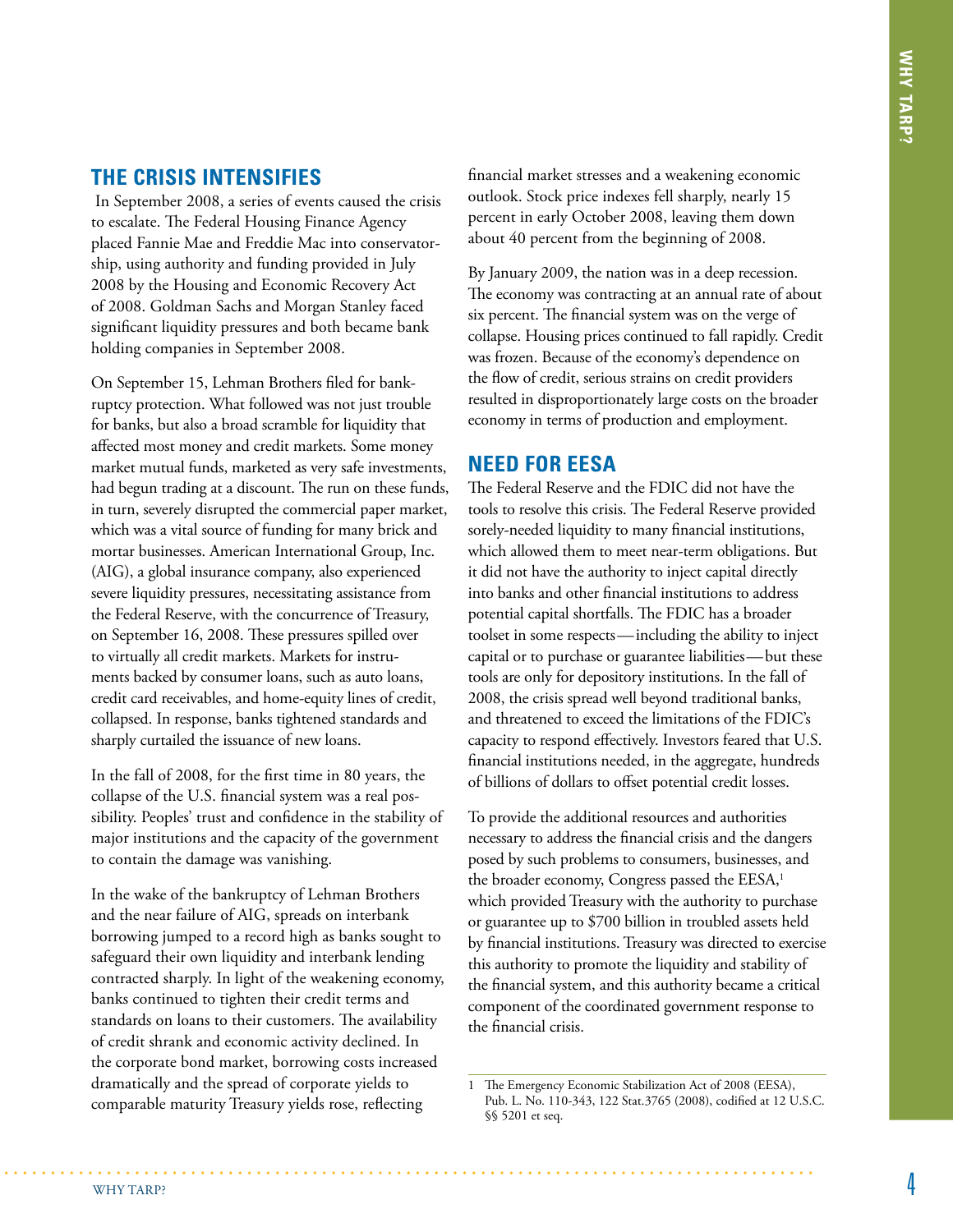## What Treasury Did

#### **Budgetary Resources**

Treasury used the \$700 billion in TARP authority to make equity investments, loans, and asset guarantees in a range of financial institutions. In exchange for this assistance, Treasury, on behalf of the taxpayer, received financial instruments—equity (preferred and common stock), debt, warrants, and additional notes—from these companies. Treasury expects that most of the funding will be repaid.

Table 1 presents a financial summary for TARP programs. It shows the amount committed for each program, the amount actually disbursed, repayments to Treasury from program participants, the net outstanding balance—the amount on the original investment that is due to be repaid to Treasury—and cash inflows on the investments for each program, in each case as of September 30, 2009. As of that date:

- • Treasury had not used the full \$700 billion in authority. Treasury entered into commitments with a face value of \$454 billion in TARP authority during the fiscal year.
- Of the \$454 billion in commitments, Treasury paid out \$364 billion in TARP funds in fiscal 2009 to make loans and equity investments.
- Treasury received approximately \$73 billion of repayments on certain investments and loans made in fiscal year 2009.

#### **Financial Performance Snapshot**

Because most of the investments are expected to be repaid in full, Treasury estimated that the net cost of the \$364 billion disbursed in fiscal 2009 would be \$41.6 billion as of September 30, 2009. Of the funds that Treasury has used for TARP programs, some TARP investments are estimated to result in a cost, but others are estimated to produce a net return to taxpayers.

Based on investments made and expenses incurred as of September 30, 2009, Treasury projected that four programs (the Capital Purchase Program (CPP), the Targeted Investment Program (TIP), the Asset Guarantee Program (AGP), and the Consumer and Business Lending Initiative) will generate a net return of \$19.5 billion on a present value basis.<sup>2</sup> Also, as of September 30, 2009, Treasury estimated that two programs—the AIG Investment Program and the Automotive Industry Financing Program (AIFP)—would cost \$60.9 billion. In addition, the actual administrative expenses for fiscal year 2009

<sup>2</sup> Net present value is a term commonly used when looking at investments and is the sum of the present value (i.e., in today's dollars) of estimated future cash inflows from an investment minus the initial payment made to purchase the investment. In a net present value calculation, cash flows in the future are put into today's dollar terms using a discount rate; i.e., one dollar paid out today will have more value than a dollar received back a year from now.

| (\$ IN BILLIONS)                                |                                                             |       |                                |           |                                    |                  |                                        |            |                                                           |      |  |
|-------------------------------------------------|-------------------------------------------------------------|-------|--------------------------------|-----------|------------------------------------|------------------|----------------------------------------|------------|-----------------------------------------------------------|------|--|
|                                                 | <b>Purchase Price:</b><br>or Guarantee:<br><b>Amounts</b> : |       | Total S:<br><b>Disbursed</b> : |           | Investment:<br><b>Repayments</b> : |                  | <b>Outstanding</b><br><b>Balance</b> : |            | <b>Cash</b><br><b>Received from</b><br><b>Investments</b> |      |  |
| Capital Purchase Program                        | \$                                                          | 204.6 | \$                             | 204.6:    | \$                                 | 70.7             | \$                                     | 133.9      | S                                                         | 9.7  |  |
| <b>Targeted Investment Program</b>              | \$                                                          | 40.0  | \$                             | 40.0<br>÷ | $\mathcal{S}$                      | 0.0:             | $\mathcal{S}$                          | 40.0       | $\mathcal{S}$                                             | 1.9  |  |
| Asset Guarantee Program                         | \$                                                          | 5.0   | S                              | 0.0       | S                                  | 0.0<br>$\bullet$ | \$                                     | 0.0        | S                                                         | 0.5  |  |
| American International Group Investment Program | \$                                                          | 69.8: | <sup>\$</sup>                  | 43.2:     | $\mathcal{S}$                      | 0.0 :            | $\mathcal{S}$                          | 43.2:      | $\mathcal{S}$                                             | 0.0  |  |
| Term Asset-Backed Securities Loan Facility      | \$                                                          | 20.0  | S                              | 0.1       | \$                                 | 0.0              | \$                                     | 0.1        | \$                                                        | 0.0  |  |
| Public Private Investment Program               | \$                                                          | 6.7:  | $\mathcal{S}$                  | 0.0<br>÷  | $\mathcal{S}$                      | 0.0 :            | $\mathcal{S}$                          | 0.0<br>- 1 | $\mathcal{S}$                                             | 0.0  |  |
| Automotive Industry Financing Program           | \$                                                          | 81.1  | \$                             | 75.9:     | \$                                 | 2.1<br>$\sim$    | \$                                     | 73.8:      | \$.                                                       | 0.7  |  |
| Home Affordable Modification Program            | \$                                                          | 27.1  | \$<br>÷.                       | 0.0:      |                                    | $NA$ :           |                                        | NA:        | $\mathcal{S}$                                             | 0.0  |  |
| <b>Totals</b>                                   |                                                             | 454.3 |                                | 363.8     |                                    | 72.8             | $\mathbf{\hat{s}}$                     | 291.0      | S                                                         | 12.8 |  |

### **Table 1: TARP Summary As of September 30, 2009**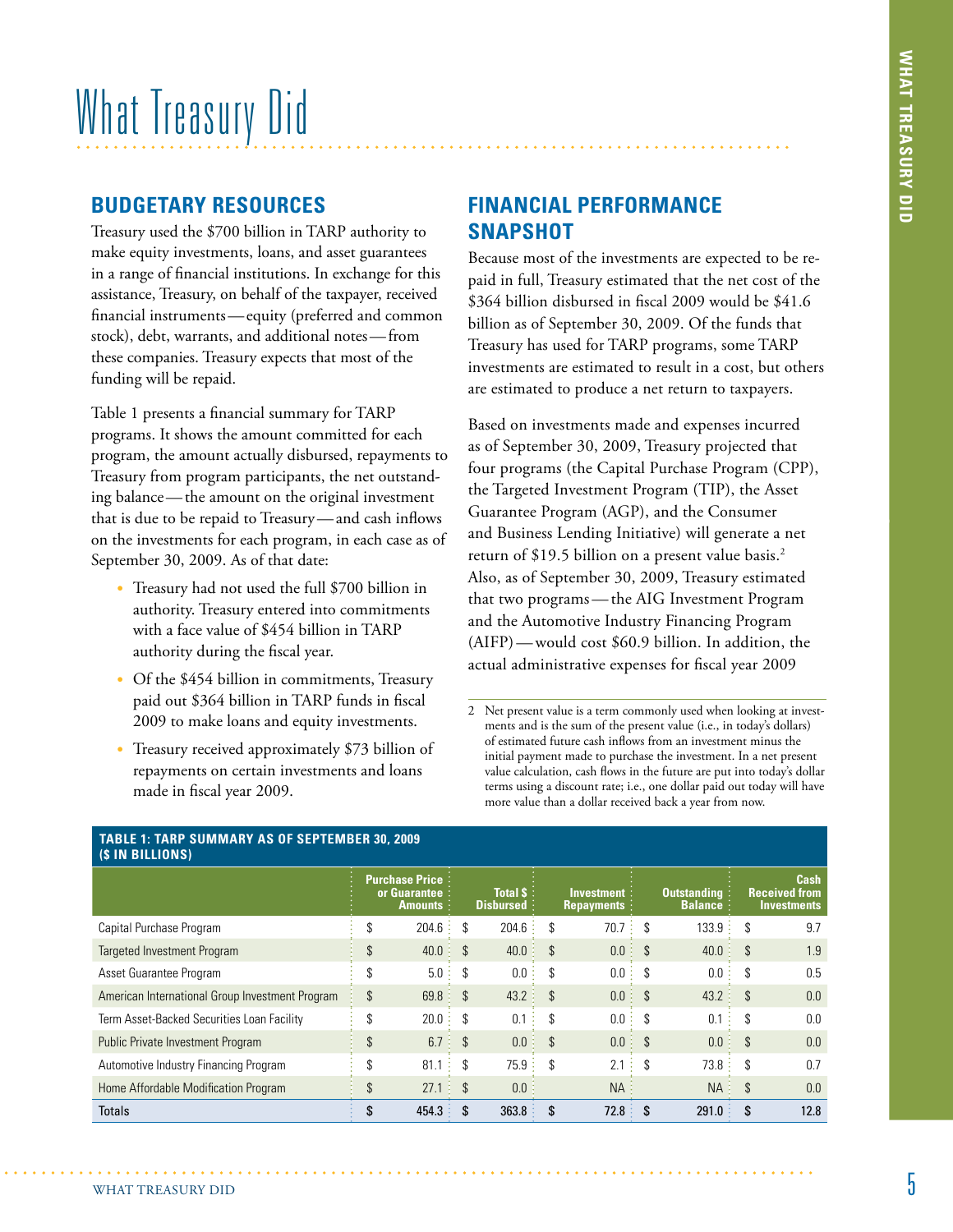of \$167 million bring the total estimated net costs to \$41.6 billion for the period ended September 30, 2009.

#### **Table 2: Net Return (Cost) of TARP Operations For the period ended September 30, 2009 (\$ in millions)**

Programs with Estimated Net Positive Return Over the Life of the Program

| Capital Purchase Program                    | \$<br>15,033    |
|---------------------------------------------|-----------------|
| Targeted Investment Program                 | \$<br>1,927     |
| Asset Guarantee Program                     | \$<br>2,201     |
| Consumer and Business Lending Initiative    | \$<br>339       |
| Net Return (Cost) from Programs Above       | \$<br>19,500    |
| <b>Programs with Estimated Net (Cost)</b>   |                 |
| Over the Life of the Program                |                 |
| American International Group, Inc.          |                 |
| Investment Program                          | \$<br>(30, 427) |
| Automotive Industry Financing Program       | \$<br>(30, 477) |
| Net (Cost) of Two Programs Above            | \$<br>(60, 904) |
| <b>Total Net Return (Cost)</b>              | \$<br>(41, 404) |
| <b>Additional TARP (Costs)</b>              |                 |
| Home Affordable Modification Program        | \$<br>(2)       |
| <b>Administrative Costs</b>                 | \$<br>(167)     |
| <b>Total Net (Costs) of TARP Operations</b> | \$<br>(41, 573) |

The ultimate cost of the TARP will not be known for some time. Market conditions and the performance of specific financial institutions will be critical determinants of the TARP's final cost. The changes in Treasury's estimates during the period ended September 30, 2009, provide a good illustration of this impact. The estimated net cost of programs implemented to that date declined by approximately \$110 billion as compared to estimates made while the programs were being initiated in the heart of the financial market crisis last winter, in large part due to market stabilization seen to date and actual and forecast repayments occurring at a faster rate than originally anticipated.

FINANCIAL UPDATE: Since September 30, 2009, Treasury has received significant repayments of investments made under the CPP and the TIP in addition to what is shown in Table 1. The outstanding balance of the CPP is now \$75.3 billion and all investments made under TIP have been repaid. Bank of America, Wells Fargo, and Citigroup repaid a total of \$90 billion in December 2009, and PNC repaid \$7.6 billion in February 2010. The total amount of TARP repayments is now \$173 billion, including more than two-thirds of the total amount that was invested in banks. This is a much faster recovery for the taxpayer than was expected when the program was launched. In addition, the AGP has been terminated without any disbursements and at a profit to the taxpayer. In December 2009,Treasury also received a \$1 billion principal repayment from GM. Treasury also committed \$3.8 billion of new capital to GMAC, a \$1.8 billion reduction from the \$5.6 billion originally estimated to be needed.

EESA called for the \$700 billion in authority to expire on December 31, 2009, but EESA also gave the Secretary of the Treasury (Secretary) the authority to extend that authority to no more than 2 years from the date of EESA's enactment (October 3, 2008), upon submission of a written certification to Congress. On December 9, 2009, the Secretary extended the authority until October 3, 2010 to enable TARP to continue implementing programs that address the housing market, needs of small businesses, and to maintain the capacity to respond to any unforeseen threats. The Secretary also announced that no more that \$550 billion is expected to be disbursed.

The total cost of TARP is expected to be higher than the \$41.6 billion which was reported for the funds spent as of September 30, 2009, because additional investments and disbursements will be made after fiscal year 2009. These include additional costs for the Home Affordable Modification Program (HAMP), the Public Private Investment Partnership (PPIP) and the Consumer and Business Lending Initiative. The President's Budget for fiscal year 2011 now estimates total TARP costs of \$117 billion, which includes the estimated costs for those dollars that were already disbursed in fiscal year 2009 as well as those dollars estimated to be spent this fiscal year and through the life of TARP. This number is down significantly from the \$341 billion presented in the President's budget update in August 2009.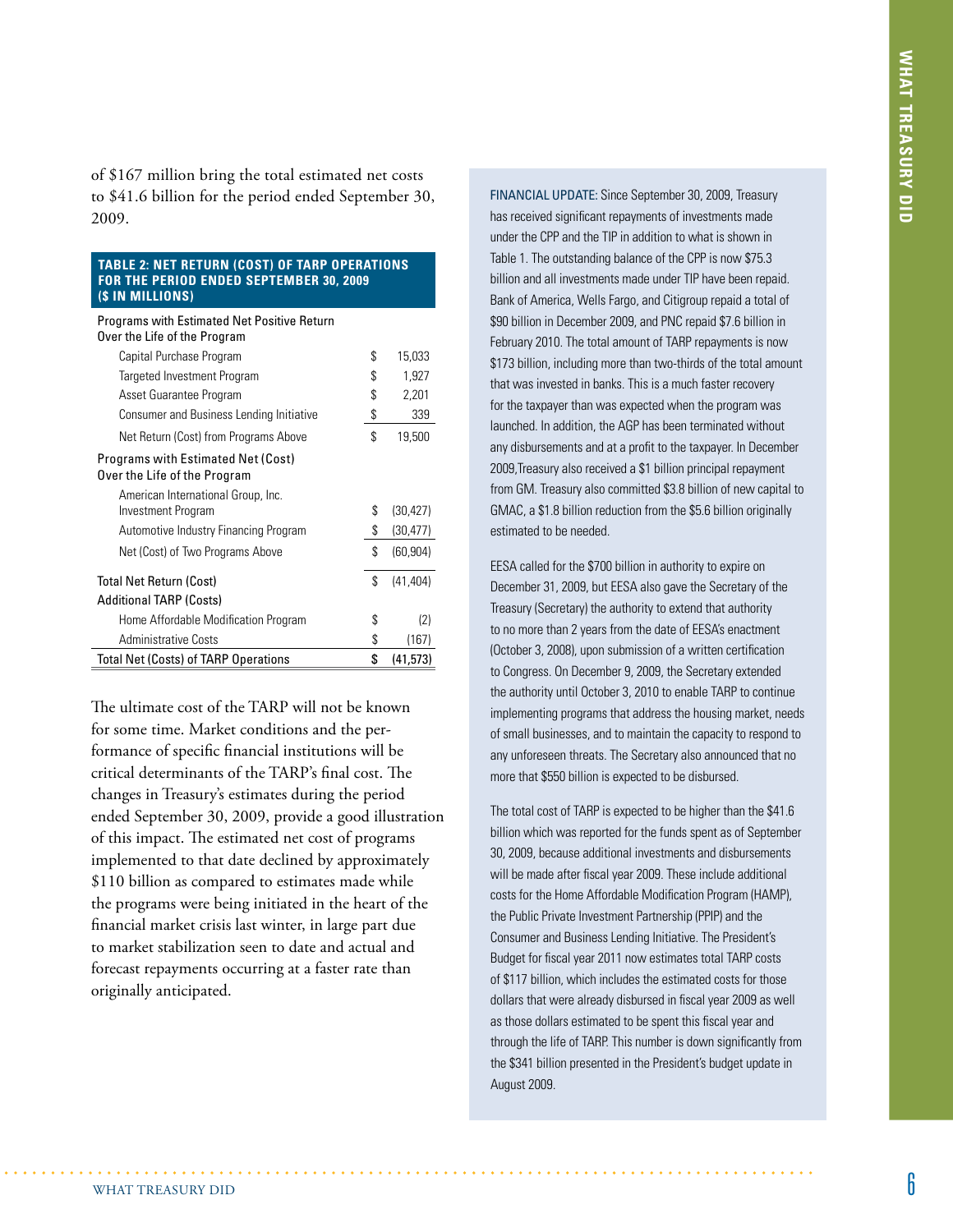### TARP Programs

**Capital Purchase Program:** Under the CPP,

Treasury invested in banks and other financial institutions to increase their capital. With the additional capital, CPP participants were better equipped to undertake new lending, even while absorbing write downs and charge-offs on loans that were not performing. This program was closed to new investments in the fourth quarter of 2009.

**Targeted Investment Program:** Treasury established TIP to provide additional assistance on a case-by-case basis in order to stabilize financial institutions that were critical to the functioning of the financial system. Through TIP, Treasury purchased \$20 billion of preferred stock in each of Bank of America and Citigroup to prevent a loss of confidence that could have resulted in significant financial market disruptions, threatened the financial strength of similar financial institutions, impaired broader financial markets, and undermined the overall economy. Both institutions fully repaid their TIP funding in the fourth quarter of calendar year 2009.

**American International Group, Inc. (AIG) Investment Program:** Since September 2008, the Federal Reserve and Treasury have taken a series of actions to address the liquidity and capital needs of AIG, thereby preventing the company's disorderly failure and mitigating systemic risks. Treasury purchased preferred shares in AIG and received warrants to purchase common shares in the company. Treasury also created an equity capital facility under which AIG may draw up to \$29.8 billion as needed in exchange for issuing additional preferred stock to Treasury. As of September 30, 2009, AIG had drawn down approximately \$3.2 billion from the facility.

**Asset Guarantee Program:** AGP, like the TIP, was a targeted program aimed at maintaining the stability of financial institutions whose failure would have harmed the financial system. More specifically, the AGP provided protection against the risk of significant loss on pools of assets held by systemically significant

financial institutions. By committing to limit an institution's exposure to losses on illiquid or distressed assets through AGP, Treasury helped the institution maintain the confidence of its depositors and other funding sources, and continue to meet the credit needs of households and businesses. Treasury used this program to assist Citigroup and also announced a commitment to assist Bank of America (BofA). Citigroup recently terminated the assistance and BofA terminated the commitment, and both institutions paid substantial fees to the government.

**Term Asset-Backed Securities Loan Facility:** As part of the Consumer and Business Lending Initiative, the Federal Reserve and Treasury announced the creation of the Term Asset-Backed Securities Loan Facility (TALF) and launched TALF under the Financial Stability Plan on February 10, 2009. The TALF's objective is to stimulate investor demand for certain types of eligible asset-backed securities (ABS), specifically those backed by loans to consumers and small businesses. TALF has reduced the cost and increased the availability of new credit to consumers and businesses. Under the TALF, the Federal Reserve can extend up to \$200 billion in three- and five-year non-recourse loans to investors that agree to purchase eligible consumer or small business ABS. Treasury provides up to \$20 billion of TARP funds in credit protection to the Federal Reserve for losses that may arise under TALF loans.

**Public-Private Investment Program:** Treasury, in conjunction with the Federal Reserve and the FDIC, announced PPIP on March 23, 2009, as a part of the Financial Stability Plan. Under the PPIP, Treasury provides equity and debt financing to newly-formed public-private investment funds (PPIFs) established by fund managers with investors for the purpose of purchasing legacy securities from financial institutions. These securities are commercial mortgage-backed securities and non-agency residential mortgage-backed securities.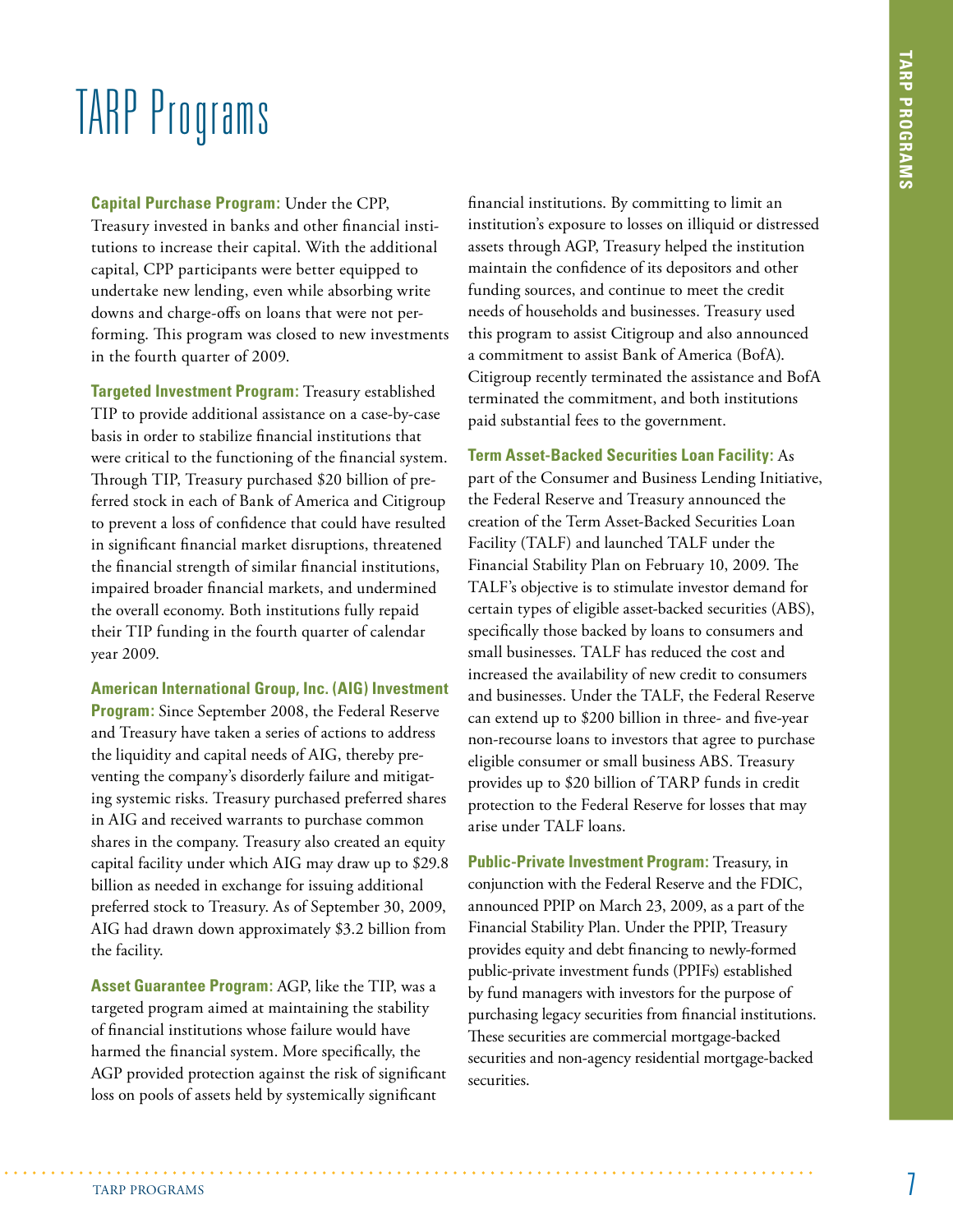**Automotive Industry Financing Program:** Treasury established AIFP on December 19, 2008, to help prevent a significant disruption to the American automotive industry that would have posed a systemic risk to the stability of the financial system and the economy. Treasury made emergency loans available from the TARP under the AIFP to General Motors Corporation (GM) and Chrysler LLC (Chrysler) to enable those companies to conduct orderly restructurings and achieve viability. In addition to committing AIFP funds to GM and Chrysler, Treasury determined that TARP assistance was also needed for the financing companies affiliated with these manufacturers so that credit would remain available to GM's and Chrysler's dealers and customers.

**Home Affordable Modification Program:** Treasury announced a comprehensive \$75 billion program, the Home Affordable Modification Program (HAMP), in February 2009 to help distressed homeowners remain in their homes and thereby prevent avoidable foreclosures. Treasury is providing up to \$50 billion in funding through the TARP, while Fannie Mae and Freddie Mac agreed to provide up to \$25 billion of additional funding. The program's objective is to offer affordable mortgages to three to four million qualifying homeowners by December 31, 2012.

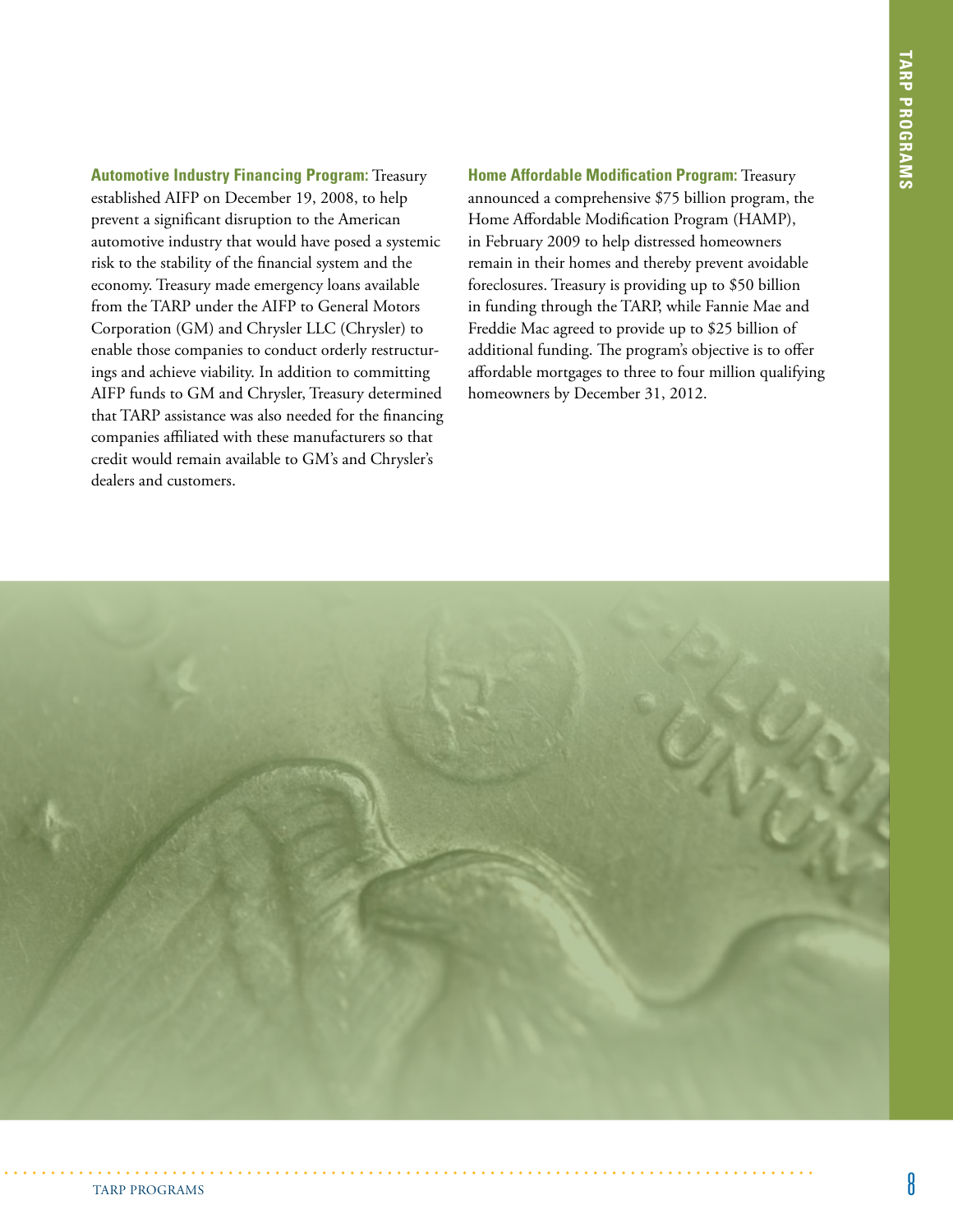# Treasury's Performance – Management Highlights

#### **Accomplishments**

Fiscal year 2009 represented the start up period for Treasury's unprecedented emergency mission to stabilize the nation's financial system. Treasury met extraordinary challenges in launching a wide range of TARP programs in a short time while instilling strong operating and financial controls. The Government Accountability Office rendered unqualified ("clean") audit opinions on the OFS financial statements for fiscal year 2009 and opined that OFS maintained effective internal control over financial reporting with no material weaknesses.

Since TARP programs began, confidence in the stability of our financial markets and institutions has improved dramatically. Interbank lending rates, which reflect stress in the banking system, have returned to levels associated with more stable market conditions. For example, the spread of one-month LIBOR to the overnight index swap (another measure of risk in the financial system) fell from a peak of about 340 basis points<sup>3</sup> in the fall of 2008 to roughly 10 basis points at the end of October 2009.

At the same time, borrowing costs have declined for many businesses, homeowners, and municipalities. Investment-grade corporate bond rates have fallen by over 70 percent since the fall of 2008, and high-yield bond rates have fallen by more than half. Fears of default on these bonds have receded, providing further relief on prices. Conventional 30-year mortgage rates remain at historic lows—under five percent. AAA municipal bond rates are three percent, down from five percent in the fall of 2008.

Securitization markets that provide important channels of credit for consumers and small businesses have also improved, in large part because of programs launched under the TARP. Issuance of ABS backed by consumer

and business loans averaged \$14 billion per month since the government launched TALF in March 2009 through September 30, 2009, compared to about \$1.6 billion per month in the six months prior to the program's launch. Spreads on credit cards and auto loans fell from a peak of 600 basis points to less than 100 basis points over their benchmarks during fiscal year 2009, the same levels that existed before Lehman Brothers' bankruptcy filing in September 2008.

The incentives offered under the HAMP are helping American homeowners and stabilizing the housing market. Approximately 89 percent of eligible mortgage debt outstanding is serviced by HAMP participating servicers. In the fourth quarter of calendar year 2009, the volume of active trial and permanent modifications rose by more than 75 percent from the third quarter. The monthly volume of trial modifications has averaged 100,000 since June 2009 and the total number of trial modifications initiated now exceeds one million. Homeowners receiving a trial modification have been saving over \$500 per month on average.

Today, due in large part to aggressive government actions, including those taken under EESA, the financial system is more stable and the economy is growing again. In the final quarter of 2009, the economy grew more quickly than at any time in the past six years. Credit is starting to flow again to consumers and businesses. Housing markets have shown signs of stabilization, and home prices have ticked up in recent months, after three straight years of declines.

<sup>3</sup> A basis point is one hundredth of a percentage point or 0.01 percent so 100 basis points equals 1 percent. Basis points are often used to measure small changes in interest rates or yields on financial instruments.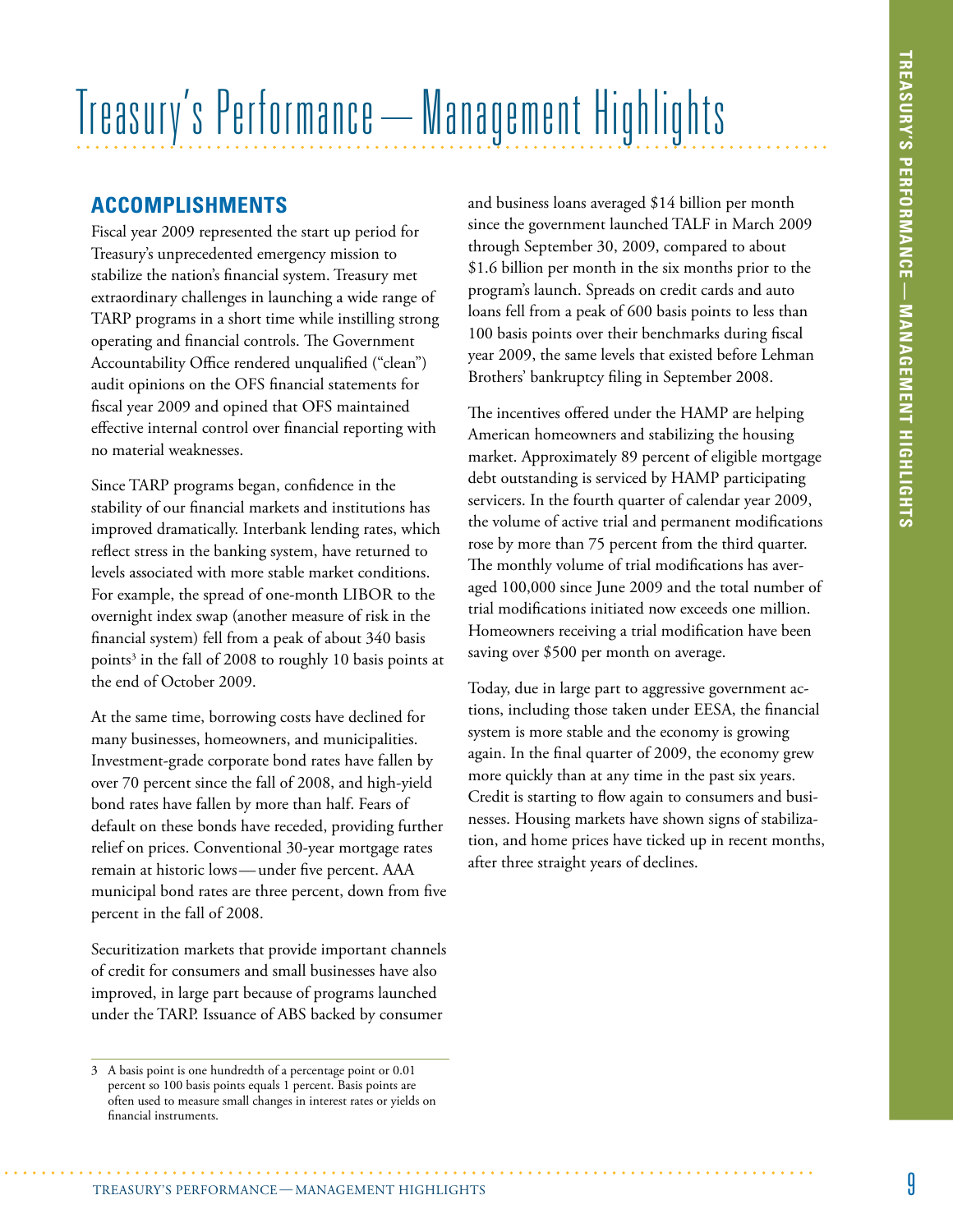## Challenges/Expectations for 2010

Treasury will continue to protect the taxpayer through careful management and disposition of all TARP investments. Treasury seeks to sell investments as soon as practicable, subject to approval of regulators where required, in order to eliminate or further minimize risks to taxpayers. Repayments of TARP funds reduce the federal debt. Treasury encourages recipients of TARP funds to replace the federal government's investment with private capital. Where Treasury holds voting shares in a company, its role as a shareholder is to manage the government's investment. Treasury will not engage in the day-to-day management decisions of a company in which it is an investor.

Treasury's strategy for TARP balances the mandate of EESA —promoting financial stability—with the need to exercise fiscal discipline and reduce the burden on current and future taxpayers. Treasury's strategy has four broad elements:

- 1. Treasury will continue terminating and winding down many of the government programs put in place last fall. For example, Treasury's investments in banks are now confined almost entirely to small and mid-sized banks with assets of less than \$10 billion each.
- 2. In 2010, the Obama Administration will focus the TARP program on two main activities:
	- the Making Home Affordable Program to mitigate preventable foreclosures for responsible American homeowners as necessary steps are taken to stabilize our housing market, and
	- the newly announced programs to promote lending to small businesses by providing capital to small and community banks and Community Development Financial Institutions.
- 3. Beyond these limited new commitments, Treasury will not use remaining EESA funds unless necessary to respond to an immediate and substantial threat to the economy stemming from financial instability, and Treasury will consult with the President and Chairman of the Federal Reserve Board before doing that.
- 4. Treasury will continue to manage its investments in a commercial manner and in a way that ensures accountability, transparency and oversight, and seek to dispose of them as soon as practicable.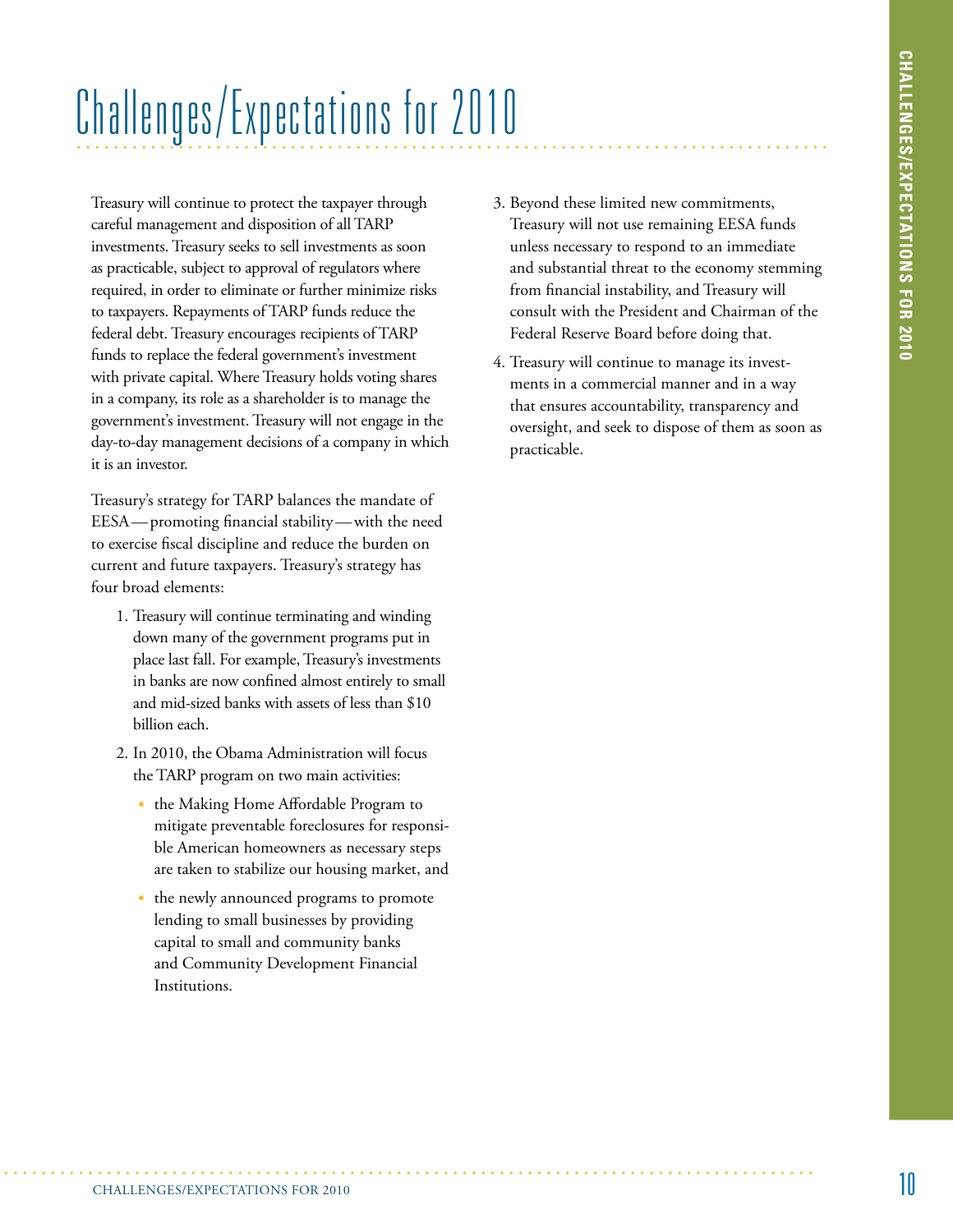### About the Office of Financial Stability

To administer the programs under TARP, the Secretary of the Treasury established OFS, an office within Treasury. As of September 30, 2009, the staff of OFS had grown to 198 full-time employees (101 career civil servants, 85 term appointments, and 12 detailees) who support the TARP.The fiscal year 2009 Administrative budget obligations totaled \$248 million split between salaries and benefits of approximately \$14 million and non-personnel services, generally contracts, of approximately \$234 million. The total staff of OFS was 219 at January 31, 2010. The recent increase in staff has been concentrated in areas engaged in operations and internal controls.

The Assistant Secretary of Financial Stability heads the OFS which has six program divisions to carry out all OFS responsibilities: the Chief Investment Office, the Office of the Chief Financial Officer, the Office of

the Chief of Homeownership Preservation, the Office of the Chief Administrative Officer, the Office of the Chief Counsel, and the Office of Internal Review. The OFS is also supported by dedicated personnel in other areas of Treasury.

As OFS is designed to be temporary in nature, OFS uses private sector expertise to the maximum extent possible and appropriate in implementing TARP programs. Asset managers were hired to serve as financial agents in managing the portfolio of assets associated with several TARP programs. The balance of the private sector firms assist with the significant volume of work associated with the TARP in the areas of accounting and internal controls, administrative support, facilities, legal advisory, financial advisory, and information technology.